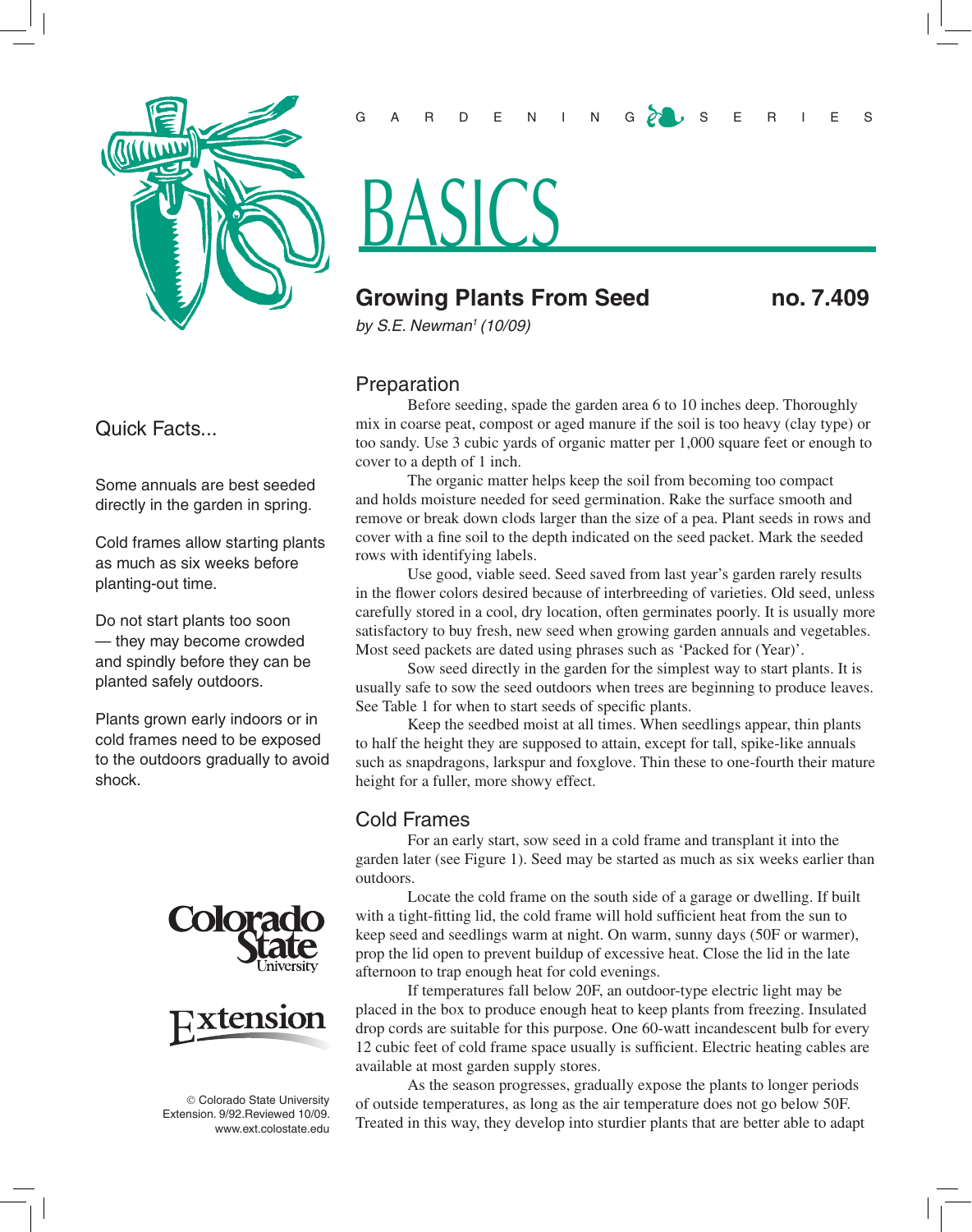

Figure 1: A simple cold frame made with 2-inch x 2-inch lumber. Cover hinged lid and sides with translucent (clear) polyethylene plastic. For better insulation against cold, cover both inside and outside to leave an airspace between layers of plastic. An 8-foot frame requires 10 pieces 2 inches x 2 inches, each 8 feet long.

to fully-exposed garden conditions at transplant time. This is particularly true of the hardy annuals and biennials that prefer to develop in cooler temperatures: petunia, ageratum, lobelia, verbena, cabbage, broccoli and lettuce. Use Table 1 to determine when to start seed in the cold frame.

| <b>Plant name</b>               | Number of weeks to start seed<br>before average frost-free date. |                |
|---------------------------------|------------------------------------------------------------------|----------------|
|                                 | In cold frame                                                    | <b>Indoors</b> |
| Ageratum                        | 6                                                                | 8              |
| *Amaranthus (summer poinsettia) | 4                                                                | 6              |
| *Bachelor's button              | 4                                                                | $\overline{4}$ |
| <b>Broccoli</b>                 | 6                                                                | 4 <sup>a</sup> |
| Cabbage                         | 6                                                                | 4 <sup>a</sup> |
| *Calendula                      | 4                                                                | $\overline{4}$ |
| *California poppy               | 4                                                                | $\overline{4}$ |
| Calliopsis                      | 4                                                                | 6              |
| Cauliflower                     | 6                                                                | 4 <sup>a</sup> |
| China aster                     | 4                                                                | 6              |
| *Cosmos                         | 4                                                                | $\overline{4}$ |
| Dahlia                          | 6                                                                | 8              |
| Dimorphotheca (African daisy)   | 4                                                                | $\overline{4}$ |
| *Gaillardia                     | 4                                                                | $\overline{4}$ |
| *Gomphrena                      | 4                                                                | $\overline{4}$ |
| Larkspur                        | $\overline{4}$                                                   | 6              |
| Lettuce (head and semihead)     | 6                                                                | 4 <sup>b</sup> |
| Lobelia                         | 6                                                                | 8              |
| *Marigold                       | 4 <sup>b</sup>                                                   | 4              |
| *Morning glory                  | $\overline{4}$                                                   | 4              |
| *Nasturtium                     | 4 <sup>b</sup>                                                   | 4              |
| Pepper                          | 4 <sup>b</sup>                                                   | 6              |
| Petunia                         | 6                                                                | 8              |
| Phlox (annual)                  | $\overline{4}$                                                   | 6              |
| *Poppy (Shirley)                | $\overline{4}$                                                   | 4              |
| Salvia                          | $\overline{4}$                                                   | 6              |
| *Scabiosa                       | 4                                                                | 4              |
| Snapdragon                      | 6                                                                | 8              |
| <b>Statice</b>                  | 4                                                                | 6              |
| *Straw flower                   | $\overline{4}$                                                   | 4              |
| *Sweet alyssum (lobularia)      | 4                                                                | 6              |
| Tomato                          | 4 <sup>b</sup>                                                   | 6              |
| Verbena                         | 6                                                                | 8              |
| Vinca (annual)                  | 4                                                                | 6              |
| *Zinnia                         | $\overline{4}$                                                   | 4              |

#### **Table 1: Starting times for seeds grown indoors and in cold frames.**

\*Plants best suited for direct seeding in garden two weeks prior to the average frost-free date.

a Should be kept in coolest room. Best at 55F to 60F.

<sup>b</sup>lf outside temperatures are below 20F at night, delay planting or use artificial heat to keep temperatures above 50F in cold frame.